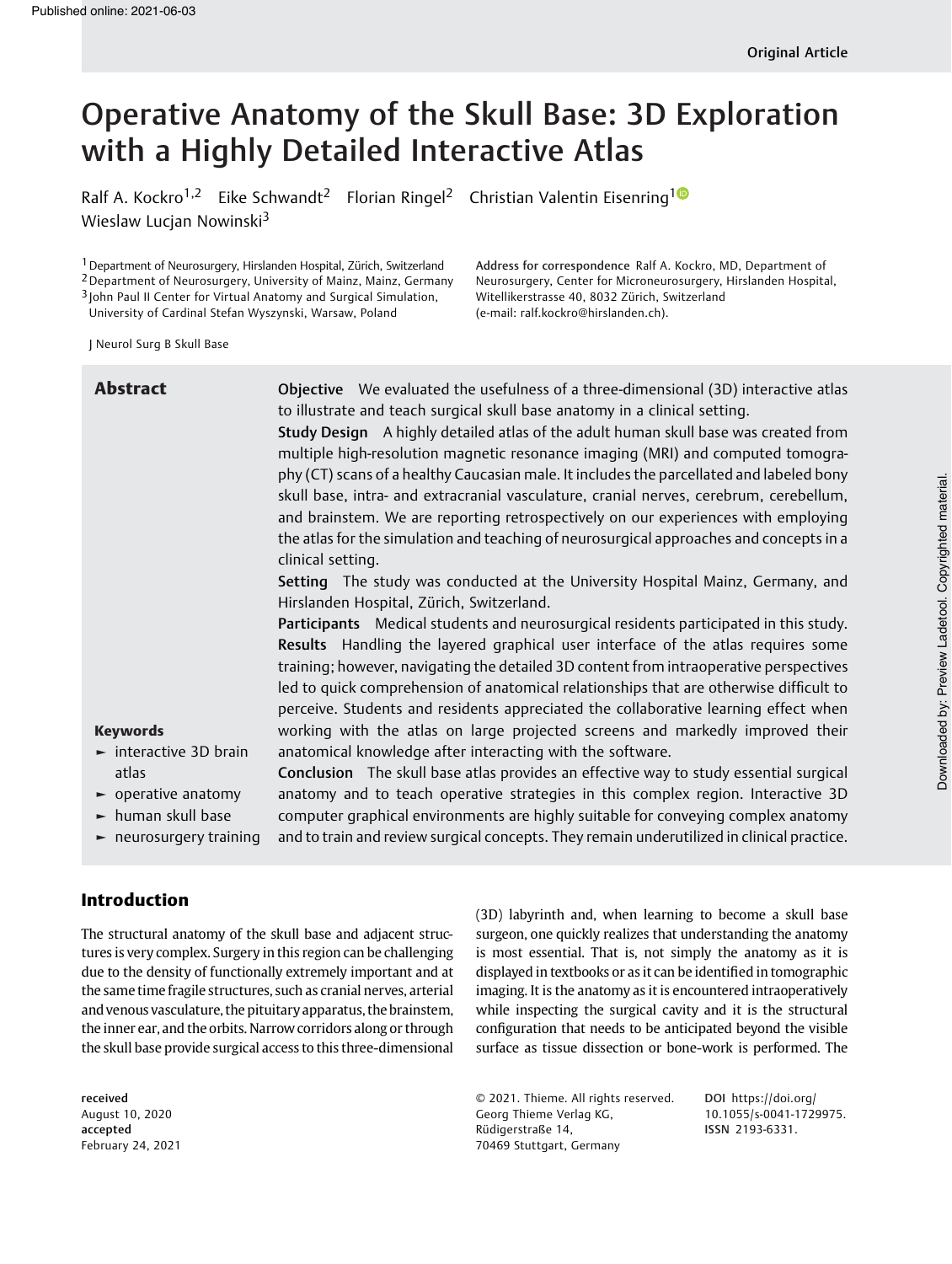endeavor of comprehending this anatomy is a multimodal process, traditionally based on the study of textbooks and the experience one gains while assisting experienced surgeons and, above all, dissecting cadaveric skull bases in dedicated courses. Repeated courses are necessary to gain confidence in dealing with this surgical region, and a large proportion of time and effort initially is expended in understanding and appreciating the basic 3D relationships of the structures along the various surgical routes. Additionally, cadaveric temporal bones are not easily available and carry with them the risk of transmission of infectious agents.<sup>1</sup>

Over the past three decades, computational power, especially with respect to graphical rendering, has allowed generating and displaying 3D anatomy with increasing resolution, realism, and interactivity. Many research groups have developed 3D models of the skull base or parts thereof and it has been shown that these systems can effectively display and convey spatial 3D information and substantially improve the surgical training process.<sup>2-17</sup>

Nowinski et al have been developing electronic atlases of the brain since the mid-1990s. The first 3D atlas<sup>18</sup> was based on a digitized, enhanced, and extended model of the Schaltenbrand et al<sup>19</sup> and the Talairach and Tournoux<sup>20</sup> atlases. It focused on deep brain structures and has been clinically used as a 3D map during functional stereotactic neurosurgery. The subsequent addition of highly detailed arterial and venous vasculature, cortex morphology, white matter tracts, and cranial nerves significantly expanded the atlas.<sup>21,22</sup> The matrix for generating these structures was high-resolution magnetic resonance imaging (MRI) of a healthy Caucasian male (Wieslaw Nowinski). The most recent version of the atlas was developed from 2010 to 2015<sup>23,24</sup> and contains the skull base. It includes accurate bone morphology, derived from computed tomogra $phy (CT)$  of the same male subject, cranial nerves, the structures of the inner ear, arterial and venous vasculature, and the brainstem with its major fiber tracts and nuclei. Emphasis has been placed on an interface enabling intuitive and effective 3D navigation within clearly labeled structures and tools for surgical viewpoint simulation and structural manipulation. The aim of this work was to evaluate this skull base atlas with respect to its effectiveness of teaching anatomy and neurosurgical concepts to undergraduate medical students and residents alike.

# Materials and Methods

#### Atlas Creation

The virtual models of the skull, brain, brainstem, cranial nerves, intra- and extracranial vasculature, white matter tracts, and visual and auditory systems were developed from 3- and 7-T MRI and high-resolution CT scans of the same healthy Caucasian male. The technical details of the 3D atlas building have been addressed elsewhere,  $24$  including segmentation and parcellation of the tomographic data into individual structures, 3D surface modelling, color-coding, and naming based on Terminologia Anatomica,<sup>25</sup> as well as placement of the models in the Talairach stereotactic coordinate system.<sup>20</sup> The structural anatomy was validated against domain knowledge from multiple perspectives and communities including neurosurgery, neuroanatomy, neuroradiology, and terminology.

#### Content and Interface

A free copy of the atlas<sup>23,26</sup> is available at [http://www.](http://www.thieme.com/nowinski) [thieme.com/nowinski.](http://www.thieme.com/nowinski)

The user first needs to fill in a questionnaire, submit it to Thieme, and wait for permission to download the atlas. The atlas does not work on Apple computers.

The 3D skull base model contains five bones (frontal, paired temporal, occipital, sphenoid, and ethmoid), including the foramina and canals, blood vessels, and cranial nerves (CN) I–XII (bilateral with more than 600 segments) that pass in and out of the bones. The structures of the brain and brainstem, which have been developed for earlier versions of the atlas, are available within the same 3D workspace and can be switched on or off at any time.

A mouse- and keyboard-based interface offers a variety of functions for structure assembly and disassembly, real-time manipulation (zoom, rotate, pan, set views), 3D annotation, and quantification (readout of distances, vessel diameters, and stereotactic coordinates). Any configuration of bone, brain, brainstem, intra- and extracranial vessels, and cranial nerves may be composed. Navigation is supplemented with moveable axial, coronal, and sagittal 2D MRI image planes along with cut planes dissecting the 3D content in seven directions. All 3D objects are automatically labeled and allow for additional manual annotation. ►Fig. 1 shows an overview of the virtual skull base, and parts of the brain, including the user interface.

#### Atlas Assessment

The atlas has been used since 2015 at the local Department of Neurosurgery at Hirslanden Hospital, Zürich, to aid discussion of anatomical spatial relationships while planning patient-specific surgical approaches with neurosurgical residents and fifth-year medical students during their clinical elective. Since 2016, working with the atlas has been part of biannually held clinical courses for fourth-year students of the Johannes Gutenberg University Medical School, Mainz, Germany. These students had completed their anatomy courses (cadaver dissection) in their second year and chose neurosurgery as a 1-week clinical elective as part of their mandatory surgery teaching curriculum. During this 1-week period, a group of eight students participated in daily clinical activities and visited the operating room as observers. The main neurosurgery topics were discussed with emphasis on the anatomy of the brain and skull base in the context of surgical approaches. Students and residents were encouraged to use the atlas independently rather than relying on having the anatomy of the atlas demonstrated to them. At the end of the sessions, all student and residents were questioned about their experiences with the software, especially with respect to spatial learning. The students of the courses in Mainz (48 in total) were additionally encouraged to summarize their thoughts in a short, written report. These reports were assessed in a semistructured manner for common themes and observations.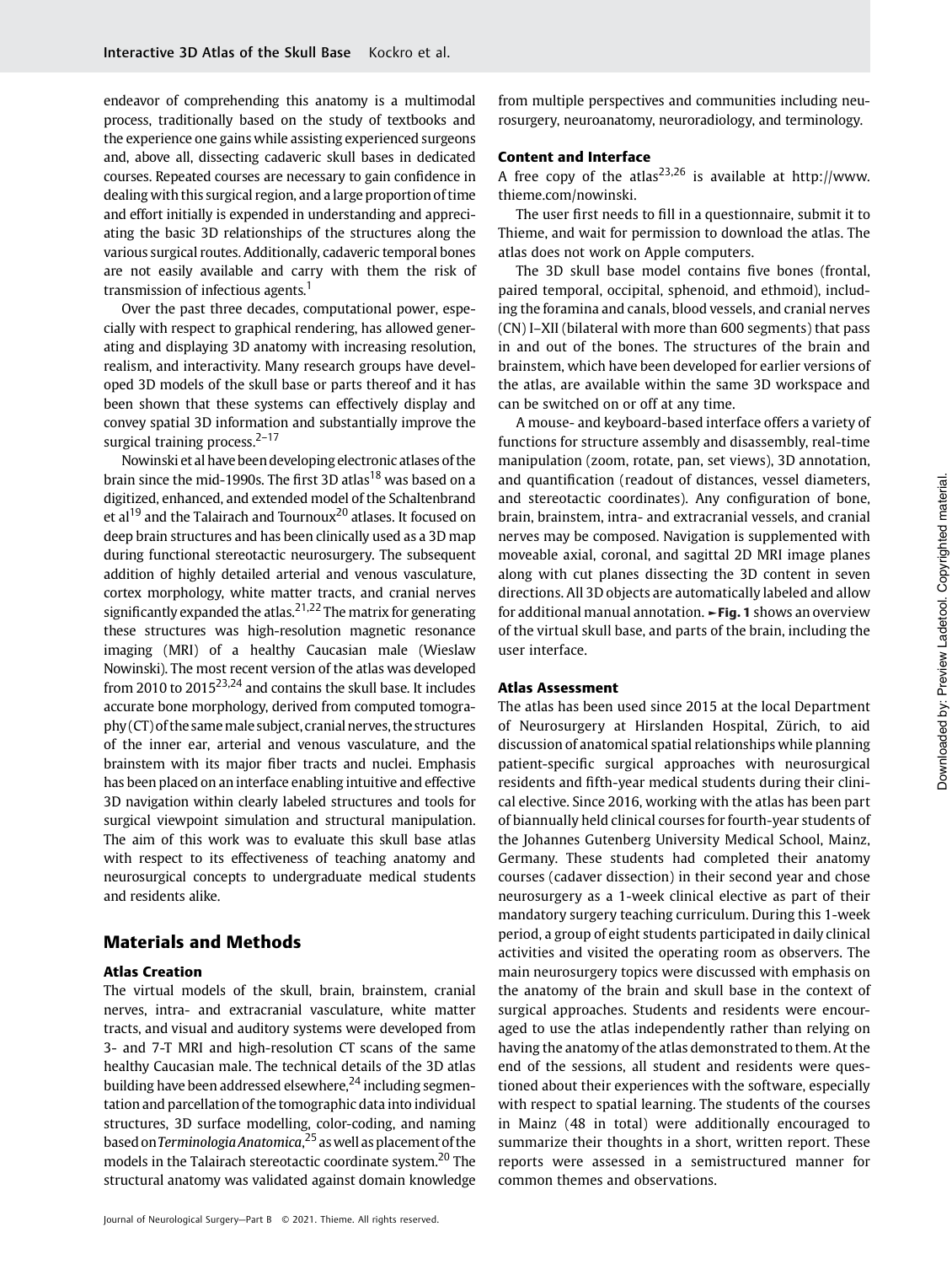

Fig. 1 Overview including user interface. The right temporal and parietal bones are switched off.

# Results

#### Atlas Content and Interface

Students and residents universally viewed the system positively. In their written reports (24 in total), most students reported working with the atlas as being a key experience in the process of understanding the spatial relationships of intracranial and skull base anatomy. Value was seen in the combination of theoretical information obtained from the atlas and the subsequent implementation of this knowledge during surgery, especially with regard to understanding the surgical trajectory, vasculature, and cranial nerves.

Most participants initially found the interface difficult to maneuver. As such, a 10-minute tutorial was introduced to overcome this initial challenge. It was found to be especially important to become familiar with the process of quickly switching on and off relevant structures to strike the right balance of structural density. During this process, it became evident that the display of fewer structures may allow for better spatial orientation and easier navigation toward and through them. Once having mastered the learning curve of handling the interface, the process of navigating toward and through structures along virtual surgical trajectories led to an intricate engagement with the virtual anatomy. Switching on and off structures, rotating, panning, and the process of zooming in and out toward target structures were the functions used most frequently to develop an appreciation of favorable surgical corridors.

#### Illustrative Cases

Atlas-based illustrations of surgical approaches are presented in **►Figs. 2–5**.

Three videos were recorded while working with the atlas. They have not been cut or edited in any way to demonstrate the interactivity and three-dimensionality of the atlas. ►Video 1 shows an overview, ►Video 2 a subfrontal and ►Video 3 a retrosigmoid approach.



Fig. 2 Subfrontal/pterional view illustrating the relationships of important structures encountered: right optic nerve (1), right ICA (internal carotid artery (2), emerging lateral to the optic nerve, being partially hidden by the right anterior clinoid process (3), the branching of the posterior communicating artery (4), the course of the oculomotor nerve (5), the bifurcation of the ICA into the MCA (middle cerebral artery (6) and A1 segment of the ACA (anterior cerebral artery, 7). Note also the position of the contralateral A2 segment (8) and the two A2 segments of the ACA (9, 10). The anterior communicating artery would become visible when rotating toward a more anterior viewpoint; in this image, it is positioned behind the proximal A2 segment (\*). The position of the olfactory bulb (11) is important to understand with respect to subfrontal dissection and retraction.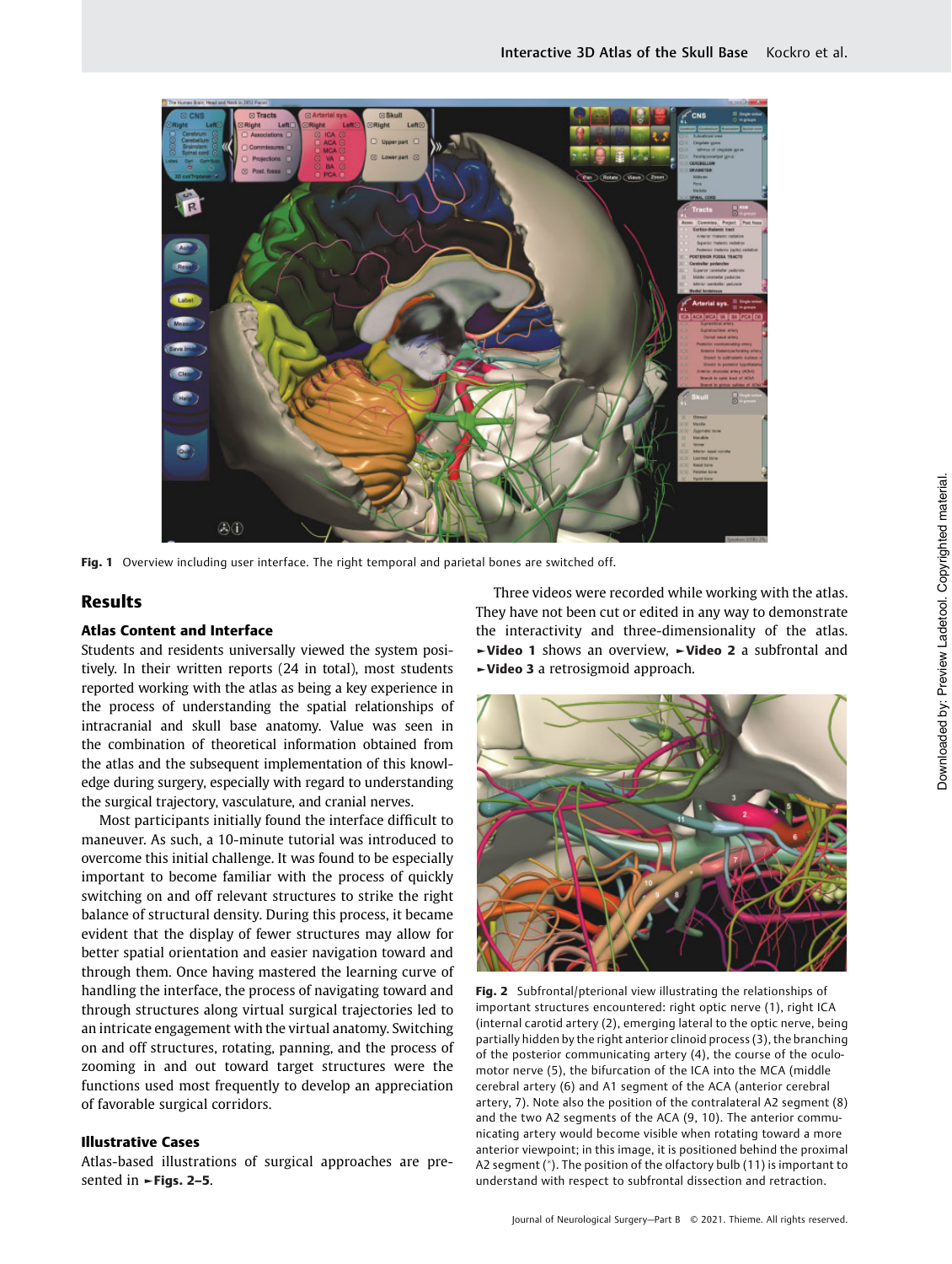

Fig. 3 Inferior view toward the pituitary gland, simulating a transsphenoidal approach. The bone is removed, clarifying the structures beyond it: pituitary gland (1), right and left ICA (internal carotid artery, 2,3) and cranial nerves III, IV, V1, and VI in the cavernous sinus lateral to it, optic chiasm (4) and right and left optic nerve (5,6). In the case of posterior extension of the approach, note the position of the basilar artery (7) and the right and left PCA (posterior cerebral artery, 8, 9). Also note the position of the anterior communicating artery (11), and the neighboring A1 and A2 segments, theoretically of relevance during tumor resection via a frontally extended, transsphenoidal approach.



Fig. 5 Overview from posterolateral of the posterior fossa, brainstem, and upper cervical spine. The labels shown here were autogenerated by the software.

# Video 1

Overview of the cranial base with the 3D interactive atlas. Osseous structures, cerebral vasculature, cranial nerves, the brainstem, and other anatomical structures may be explored with an interactive console. Online content including video sequences viewable at: [https://](https://www.thieme-connect.com/products/ejournals/html/10.1055/s-0041-1729975) [www.thieme-connect.com/products/ejournals/html/](https://www.thieme-connect.com/products/ejournals/html/10.1055/s-0041-1729975) [10.1055/s-0041-1729975.](https://www.thieme-connect.com/products/ejournals/html/10.1055/s-0041-1729975)



Fig. 4 Right retrosigmoid approach; the cerebellum has been removed (brachium pontis in gray). Overview of the brainstem, cranial nerves, and vasculature: transverse sinus (1), sigmoid sinus (2), superior petrosal vein (3), superior cerebellar artery (4), trigeminal nerve (5), abducens nerve (6), vestibular and cochlear nerve (7, 8), glossopharyngeal nerve (9), vagus nerve (10), accessory nerve (cranial and spinal component, 11), hypoglossal nerve (12), right vertebral artery (13), and right PICA (posterior inferior cerebellar artery, 14). Looking at the superior cerebellar artery (4), it can be understood that further caudal elongation can cause a conflict with the trigeminal nerve. The anatomy during microvascular decompression, taking into account the superior petrosal vein (Dandy's vein), can be illustrated. Note the position and course of the cranial nerves and arteries in the cerebellopontine angle and premedullary, relevant during tumor or aneurysm surgery.

### Video 2

Virtual planning of a subfrontal approach with head positioning and simulation of the intraoperative corridor toward the cranial base including vasculature, optic chiasm, cranial nerves, and pituitary stalk. Online content including video sequences viewable at[: https://](https://www.thieme-connect.com/products/ejournals/html/10.1055/s-0041-1729975) [www.thieme-connect.com/products/ejournals/html/](https://www.thieme-connect.com/products/ejournals/html/10.1055/s-0041-1729975) [10.1055/s-0041-1729975.](https://www.thieme-connect.com/products/ejournals/html/10.1055/s-0041-1729975)

# Video 3

Virtual planningof a right retrosigmoid approachincluding head positioning and view toward the cerebellopontine angle with all cranial nerves and relevant vasculature. Online content including video sequences viewable at: [https://www.thieme-connect.com/products/ejournals/](https://www.thieme-connect.com/products/ejournals/html/10.1055/s-0041-1729975) [html/10.1055/s-0041-1729975.](https://www.thieme-connect.com/products/ejournals/html/10.1055/s-0041-1729975)

# **Discussion**

The bony- and soft-tissue components of the human skull base form a 3D space of overwhelming anatomical intricacy.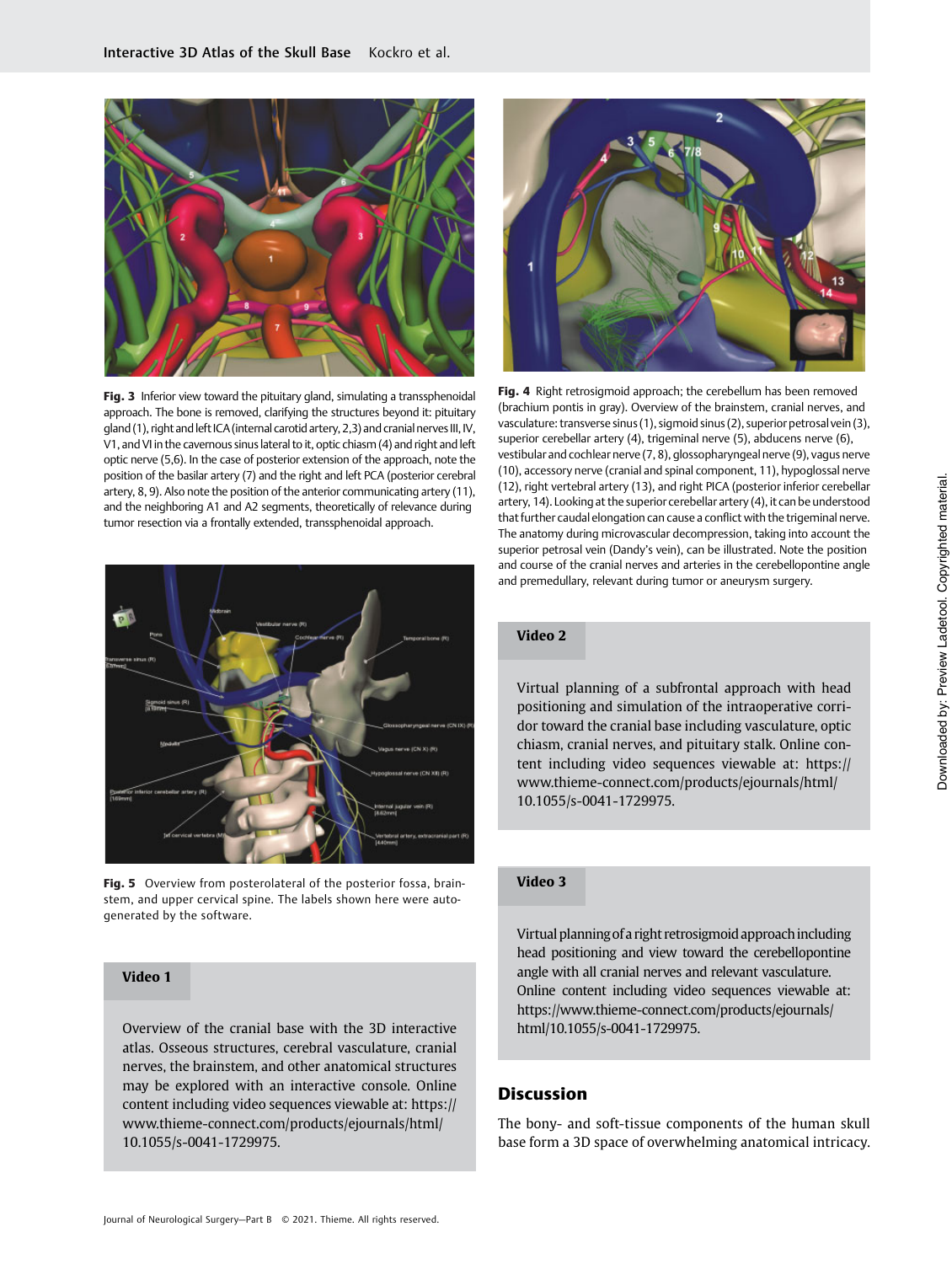Mastering the art of skull base surgery is an extensive process continuously centered upon understanding the surgical target structures and the corridors that lead toward them. Traditionally, skull base anatomy has been taught by the use of drawings and pictures. Textbooks of anatomy, $27$ neuroanatomy, $\overline{28,29}$  neuroradiology, $30$  and neurosurgery serve as a rich source for anatomical overview and some print atlases even provide 3D illustrations, which may be viewed with red–green glasses. $31$  Surgical approaches and concepts to the skull base have been the subject of several textbooks. Atlas of Skull Base Surgery and Neurotology by Jackler and Gralapp<sup>32</sup> provides step-by-step descriptions of surgical techniques on the basis of detailed artistic drawings. Skull Base Surgery<sup>33</sup> by Janecka and Tiedemann illustrates surgical approaches with drawings and photographs of plastinated models as well as MRI and CT cross sections. In addition to drawings, several groups have published textbooks that include photographs of cadaver dissections: Skull Base and Related Structures: Atlas of Clinical Anatomy<sup>34</sup> by Lang, *Photo Atlas of Skull Base Dissection*<sup>35</sup> by Wanibuchi et al, and Atlas of Surgical Approaches to Paranasal Sinuses and the Skull Base<sup>36</sup> by Fliss and Gil comprise high-quality photographs as encountered through the most common skull base microscopic and endoscopic approaches.

Outstanding work has been done by the late Albert Rhoton Jr and his group, who have produced an excellent 3D schematic and cadaveric atlas of the brain and skull base accompanied by detailed explanations of surgical approaches.<sup>37-43</sup> These contributions have advanced not only skull base surgery but also cranial microsurgery as a whole and were also employed in the modelling and verification of the atlas evaluated herein.

A limitation of anatomic textbook drawings and photographs is that it requires considerable mental effort to transform the illustrations into 3D constructs that reflect surgical viewpoints.

Working with 3D plastic models that are generated by stereolithography provides a fairly realistic appreciation of structural anatomy enhanced by tactile feedback while drilling.<sup>44</sup> The models, however, lack detail as it is difficult to manufacture minute structures such as cranial nerves and vasculature with current 3D printing technology, particularly when structures are suspended in space. Furthermore, subjecting these models to physical manipulation such as drilling would require mass production to target larger groups.

Computational power, especially with respect to graphical rendering, has allowed generating and displaying 3D anatomy with increasing resolution, realism, and interactivity, $<sup>2</sup>$  and the</sup> complex structure of the skull base has seen it becoming the focus of these electronic atlases.

The data of the Visible Human Project, an endeavor of the National Library of Medicine to create a complete 3D representation of the male and female human body, comprising photographs of axial cadaver transection as well as corresponding CT and MRI image series, served as the basis for several anatomy visualization projects.<sup>11,45,46</sup> Other anatomy atlases have been created based on a variety of tomographic imaging sources, which were integrated into a 3D model by employing 3D graphical drawing tools.<sup>47-49</sup>

Specifically, with respect to skull base surgery, several research groups have developed 3D computerized models with 2D/3D interfaces to illustrate and help overcome visuospatial challenges. Recently, Hendricks et al presented a highly detailed and graphically appealing virtual model of the human skull.<sup>3</sup> Kimura et al<sup>50</sup> and Shono et al<sup>51</sup> present simulation systems for aneurysm surgery, Heiland et  $al<sup>52</sup>$  focused on maxillary and dental surgery, and de Notaris et  $al^{8,9}$  used 3D simulation techniques to illustrate general concepts of skull base surgery, focusing on anterior approaches. The anatomy of the temporal bone and transpetrous approaches has been the focus of several research groups, largely due to the exceptional complexity of this region.<sup>4,5,7,15</sup> Bernardo et al described an interactive virtual temporal bone dissection model based on stereoscopically rendered photographs from sequentially deeper cadaveric dissections.<sup>7</sup> The user was able to erase parts of the layers of images with a mouse cursor and hence experience the impression of drilling this complex terrain during a surgical approach.

The concept of combining 3D computer graphics with a 3D interface and a stereoscopic display resulted in the development of the virtual reality system Dextroscope. It has been developed to plan and simulate neurosurgery with patientspecific imaging data, and since it contains virtual bone drilling tools, it proved to be especially useful for skull base surgery. The system has been used for planning of more than 2,000 cases<sup>6,12-14,17,53</sup> in different institutions and has been evaluated with questionnaires<sup>17</sup> and with respect to clinical outcome after being used for aneurysm surgery planning. $53$ 

When simulating skull base surgery with 3D patientspecific imaging data, the 3D segmentation and display of minute structures is often challenging. Cranial nerves or smaller vasculature, especially when distorted by tumors, may be difficult to identify in preoperative MRI and hence the patient-specific 3D model lacks detail. We have therefore sought to develop a detailed model of the temporal bone based on the photographic Visible Human data and embed it in the Dextroscope. It contains all cranial nerves and the arterial and venous vasculature and its space exploration and virtual drilling tools allow simulating key approaches through and along the area of the temporal bone and the middle and posterior fossa.<sup>15</sup>

We have been using the current atlas to teach medical students and neurosurgical trainees. Displaying the atlas with a projector on a large screen creates a collaborative scenario enabling clear and unambiguous depiction of the three-dimensionality of structures and an interactive forum for discussing surgical strategies. Reports from nonmedical fields, such as geophysical exploration, engineering, and architecture, show that computer-generated 3D scenarios add value in understanding spatial relationships and in discussing specific 3D tasks.<sup>54</sup> Our experiences confirm this observation. When using the atlas, a precise framework is set to discuss surgical anatomy, and the simulation of intraoperative viewpoints provides unambiguous information about spatial facts. While navigating along surgical corridors, for instance, subfrontal, subtemporal, or retromastoid, the structures within reach as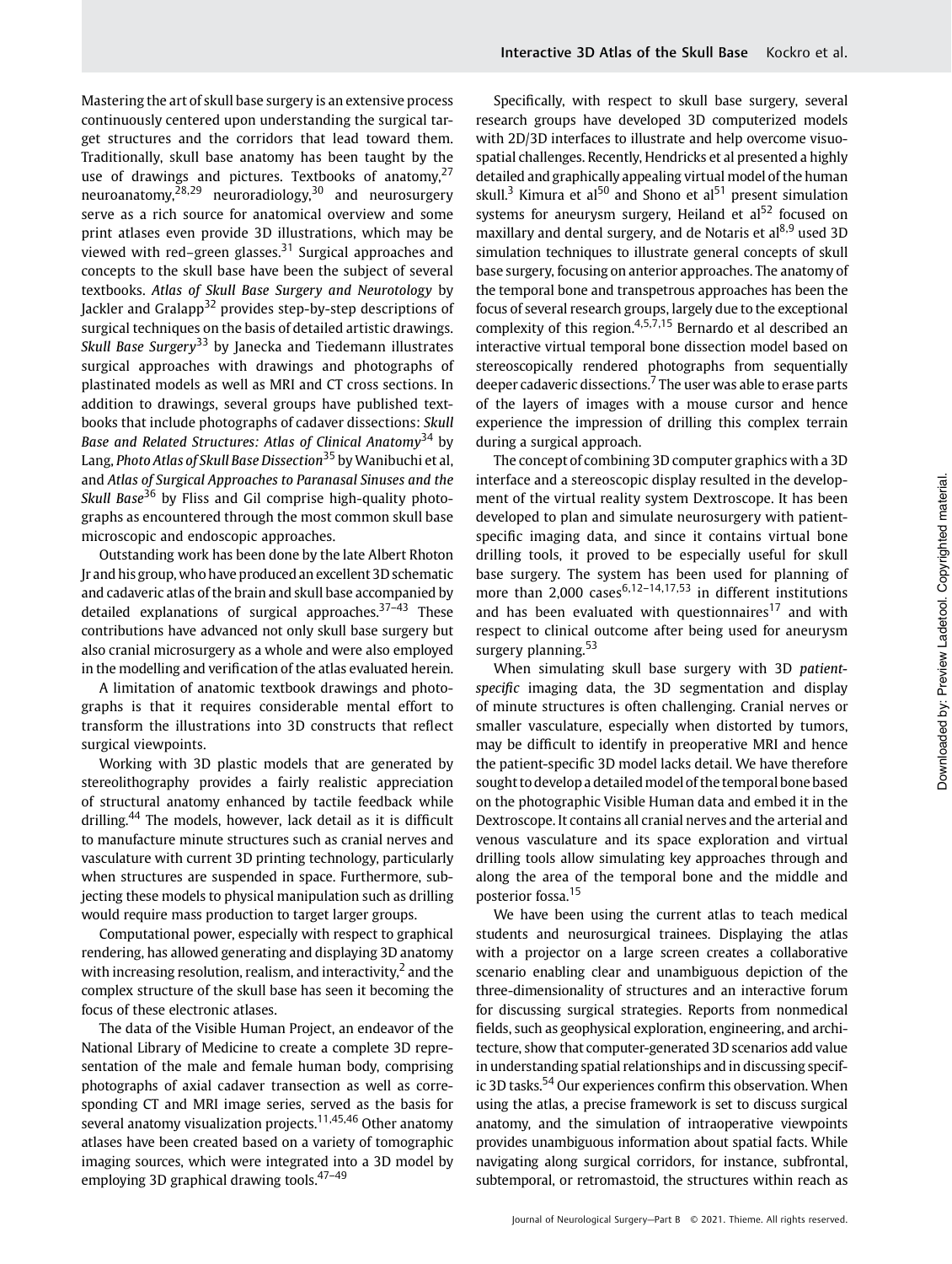well as those to be avoided can clearly be demonstrated (see ►Figs. 2–5). The accessibility of certain parts of the vasculature while dealing with, for example, aneurysms or microvascular decompression surgery can be understood in view of the neighboring cranial nerves and the skull base. The most striking difference to textbooks is the ability to shift viewpoints to instantly reveal different trajectories and distances toward relevant structures.

The level of detail and realism of the atlas renders it to be of primary benefit for students or junior residents. The main goal is to facilitate the transition of understanding of neuroanatomy as it is taught in anatomy classes to neurosurgical anatomy as it is encountered in the operating room. We observed that the students benefitted from grasping relatively simple anatomical spatial relationships, which are routine knowledge for experienced surgeons. A good example is viewing the "upside-down" anatomy of a subfrontal/pterional approach and the understanding that the carotid artery lies lateral to the optic nerve and then curves "downward" to form the A-com complex, "below" and in front of the optic chiasm. Although we did not formally assess knowledge improvement, feedback during the anatomical discussions, and especially after observing live surgeries subsequent to atlas-based explorations, leads us to conclude that the students draw remarkable benefit from the teaching sessions with the atlas, confirming our earlier observations. In 2014, we assessed teaching the anatomy of the third ventricle by randomizing 4th year medical students to teach with standard 2D images or a 3D computer graphical model, with the latter perceived by students as superior to presentations of still images.<sup>55</sup>

Other studies assessing small-group anatomy teaching with 3D technological support confirm that individual spatial ability is a predictor of improved learning outcomes.<sup>56-58</sup>

From a neurosurgical perspective, the current atlas can be viewed as an interactive viewing space for essential structures, but not as a true neurosurgical simulator. It lacks predefined surgical approaches, variants, and simulated pathology, and it is limited by the fact that there is no free-hand craniotomy or drilling tool. However, since the virtual skull is parcellated along suture lines, removing individual skull bones may simulate surgical access to a certain degree. In addition, the ability to assemble and disassemble any region of the skull base and to cut it in axial, coronal, and sagittal planes allows a comprehensive insight into detailed bony skull base anatomy including its foramina, fissures, and embedded and adjacent cranial nerves and vessels. We therefore agree with Hendricks et al that a detailed and parcellated virtual human skull, even one lacking surgical simulation features such as drilling, is "a valuable resource for educational, research, and clinical endeavours."<sup>3</sup>

Future directions will focus on extending the current anatomic model. Adding the tentorium and the skull base dura will result in a more realistic simulation of the intraoperative experience, for example, with respect to the architecture of skull base venous sinuses and the dural entry points of cranial nerves.Moreover,we plan to add skull variants and pathologies, as well as the optional display of predefined surgical approaches. This advanced 3D model may be merged with

immersive 3D content navigation—along the philosophy of 3D interaction provided by the Dextroscope. This will enable intuitive simulation of craniotomies and microscopic or endoscopic views along individually tailored surgical corridors. The integration of deformable models and haptic feedback would be the ultimate step toward a close-to-reality simulator, which could be a valuable tool for residents or attendings when preparing for certain surgical procedures.

An important question worth bearing in mind when developing such a platform is: what level of structural detail and realism is necessary for teaching? We believe that the illustration of neurosurgical concepts to students and junior residents does not require simulation that is on par with surgical realism. It should rather facilitate the spatial learning process by accurately displaying key anatomical structures and, above all, permit quick and intuitive interaction with these structures. The simulation of full microsurgical procedures remains limited by currently insurmountable obstacles such as realistic tissue dissection, control of bleeding, defining tumor borders, or maneuvering instruments within the constraints of a surgical corridor. With the currently available computer graphics and haptic simulation technology, these tasks cannot be simulated realistically and hence, for the time being, the ideal neurosurgical simulator must integrate a reasonable balance of computer graphical realism, complexity of interaction, and system performance.

# Conclusion

This 3D atlas is a comprehensive source of 3D anatomy, embedded in a multifunctional user interface. It enables the viewing of essential structures from different microsurgical viewpoints and can help diminish the anatomical learning curve associated with skull base surgery. Given the limitations on junior surgeons' working hours and ever fewer opportunities to learn surgical anatomy in the operating room, computerassisted 3D anatomical learning has a role to play in supplementing more traditional methods at all levels of training.

#### Informed Consent

Additional informed consent was obtained from all individual participants for whom identifying information is included in this article.

#### Ethical Approval

All procedures performed in studies involving human participants were in accordance with the ethical standards of the institutional and/or national research committee and with the 1964 Helsinki Declaration and its later amendments or comparable ethical standards. For this type of study, formal consent is not required.

#### Ethics

The manuscript does not contain clinical studies or patient data.

# Funding

No funding was received for this research.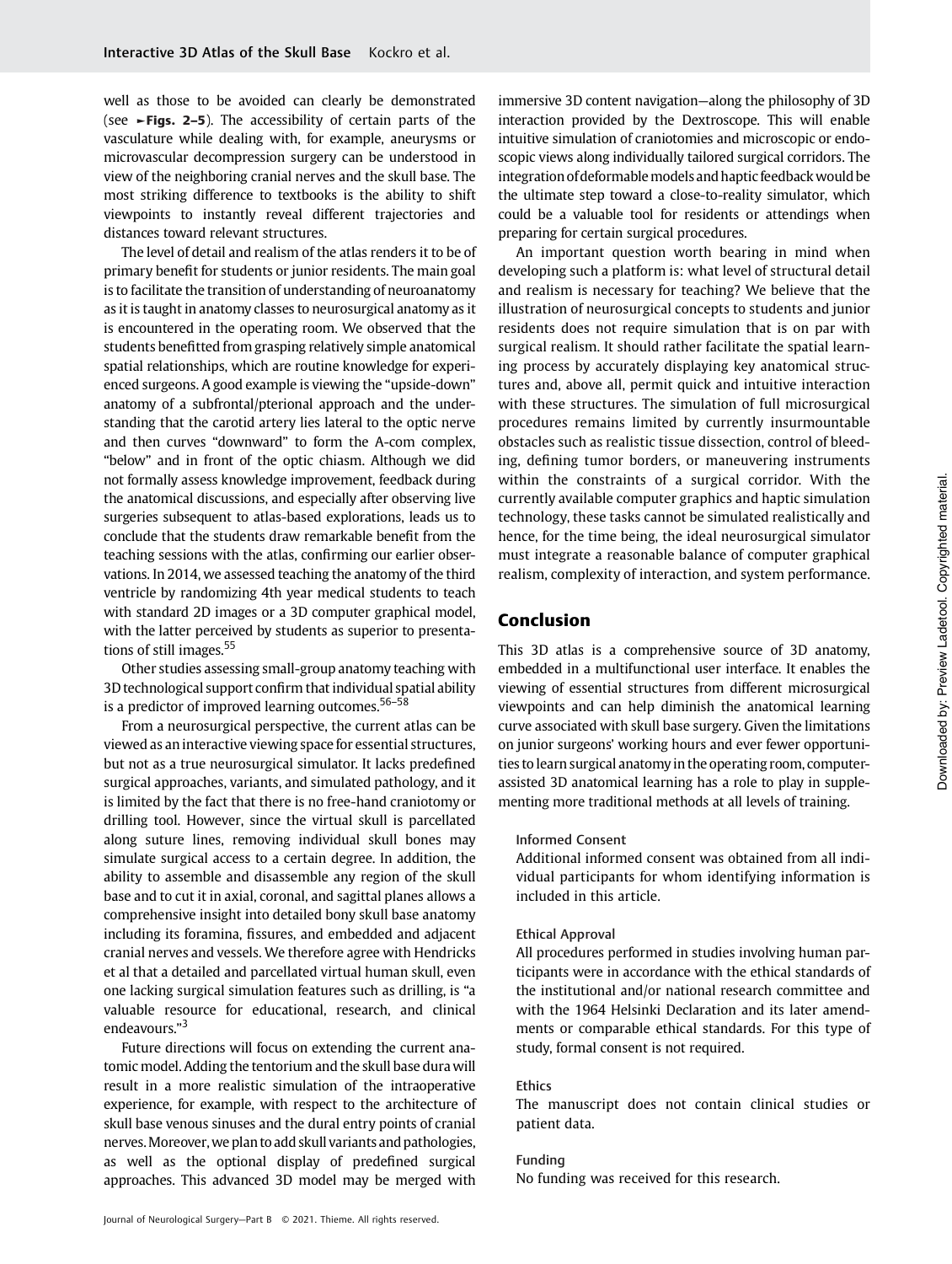# Conflict of Interest

All authors certify that they have no affiliations with or involvement in any organization or entity with any financial interest (such as honoraria; educational grants; participation in speakers' bureaus; membership, employment, consultancies, stock ownership, or other equity interest; and expert testimony or patent-licensing arrangements) or nonfinancial interest (such as personal or professional relationships, affiliations, knowledge, or beliefs) in the subject matter or materials discussed in this manuscript.

#### References

- 1 Michaels L, Soucek S, Liang J. The ear in the acquired immunodeficiency syndrome: I. Temporal bone histopathologic study. Am J Otol 1994;15(04):515–522
- 2 de Faria JWV, Teixeira MJ, de Moura Sousa Júnior L, Otoch JP, Figueiredo EG. Virtual and stereoscopic anatomy: when virtual reality meets medical education. J Neurosurg 2016;125(05): 1105–1111
- 3 Hendricks BK, Patel AJ, Hartman J, Seifert MF, Cohen-Gadol A. Operative anatomy of the human skull: a virtual reality expedition. Oper Neurosurg (Hagerstown) 2018;15(04):368–377
- 4 Kuppersmith RB, Johnston R, Moreau D, Loftin RB, Jenkins H. Building a virtual reality temporal bone dissection simulator. Stud Health Technol Inform 1997;39:180–186
- 5 Stredney D, Wiet GJ, Bryan J, et al. Temporal bone dissection simulation–an update. Stud Health Technol Inform 2002; 85:507–513
- 6 Hwang P, Kockro R, Lee C. Virtual reality simulation for skull base surgery. Asian J Neurosurg 2007;1:1–8
- 7 Bernardo A, Preul MC, Zabramski JM, Spetzler RF. A three-dimensional interactive virtual dissection model to simulate transpetrous surgical avenues. Neurosurgery 2003;52(03):499–505, discussion 504–505
- 8 de Notaris M, Prats-Galino A, Cavallo LM, et al. Preliminary experience with a new three-dimensional computer-based model for the study and the analysis of skull base approaches. Childs Nerv Syst 2010;26(05):621–626
- 9 de Notaris M, Palma K, Serra L, et al. A three-dimensional computer-based perspective of the skull base. World Neurosurg 2014;82(6, Suppl):S41–S48
- 10 Estevez ME, Lindgren KA, Bergethon PR. A novel three-dimensional tool for teaching human neuroanatomy. Anat Sci Educ 2010;3(06):309–317
- 11 Höhne K-H. VOXEL-MAN 3D-Navigator: Brain and Skull: Regional, Functional, and Radiological Anatomy [CD-ROM]. Version 2.0. Heidelberg: Springer; 2001
- 12 Kockro RA, Serra L, Tsai YT, et al. Planning of skull base surgery in the virtual workbench: clinical experiences. Stud Health Technol Inform 1999;62:187–188
- 13 Kockro RA, Serra L, Tseng-Tsai Y, et al. Planning and simulation of neurosurgery in a virtual reality environment. Neurosurgery 2000;46(01):118–135, discussion 135–137
- 14 Kockro RA, Stadie A, Schwandt E, et al. A collaborative virtual reality environment for neurosurgical planning and training. Neurosurgery 2007;61(05, Suppl 2):379–391, discussion 391
- 15 Kockro RA, Hwang PY. Virtual temporal bone: an interactive 3 dimensional learning aid for cranial base surgery. Neurosurgery 2009;64(05, Suppl 2):216–229, discussion 229–230
- 16 Oishi M, Fukuda M, Yajima N, et al. Interactive presurgical simulation applying advanced 3D imaging and modeling techniques for skull base and deep tumors. J Neurosurg 2013;119(01): 94–105
- 17 Stadie AT, Kockro RA, Reisch R, et al. Virtual reality system for planning minimally invasive neurosurgery. Technical note. J Neurosurg 2008;108(02):382–394
- 18 Nowinski W, Bryan R, Raghavan R. The Electronic Clinical Brain Atlas: Multiplanar Navigation of the Human Brain [CD-ROM]. New York, NY: Thieme; 1997
- 19 Schaltenbrand G, Wahren W, Hassler RG. Atlas for Stereotaxy of the Human Brain. Stuttgart: Thieme; 1977
- 20 Talairach J, Tournoux P. Co-planar Stereotaxic Atlas of the Human Brain: 3-Dimensional Proportional System: an Approach to Cerebral Imaging. Stuttgart-New York: Thieme; 1988
- 21 Nowinski WL, Chua BC, Yang GL, Qian GY. Three-dimensional interactive and stereotactic human brain atlas of white matter tracts. Neuroinformatics 2012;10(01):33–55
- 22 Nowinski WL, Johnson A, Chua BC, Nowinska NG. Three-dimensional interactive and stereotactic atlas of cranial nerves and nuclei correlated with surface neuroanatomy, vasculature and magnetic resonance imaging. J Neurosci Meth 2012;206(02): 205–216
- 23 Nowinski WL. 3D atlas of the brain, head and neck in 2953 pieces. Neuroinformatics 2017;15(04):395–400
- 24 Nowinski WL, Thaung TSL. A 3D stereotactic atlas of the adult human skull base. Brain Inform 2018;5(02):1
- 25 Federative Committee on Anatomical Terminology (FCAT) Terminologia Anatomica. Stuttgart: Georg Thieme Verlag; 1998
- 26 NowinskiWLCB, Thaung TSL,Wut Yi SH. Human brain, head and neck in 2953 pieces. Available at:<http://www.thieme.com/nowinski/>
- 27 Gray H, Standring S. Gray's Anatomy: The Anatomical Basis of Clinical Practice. London: Churchill Livingstone; 2008
- 28 Lamperti ED, Ross LM, Schumacher U, Schulte E, Schuenke M. Comprar Head and Neuroanatomy (THIEME Atlas of Anatomy). | Edward D Lamperti. Head and Neuroanatomy (THIEME Atlas of Anatomy). 2010
- 29 Schuenke MSE, Schumacher U. Atlas of anatomy. Head and neuroanatomy. Stuttgart-New York: Thieme; 2010
- 30 Harnsberger H, Osborn A, MacDonald A, et al. Diagnostic and surgical imaging anatomy: brain, head & neck, spine. AJNR Am J Neuroradiol 2007;28(04):795–796
- 31 Hirsch MC, Kramer T. Neuroanatomy: 3D-Stereoscopic Atlas of the Human Brain. Berlin: Springer Science + Business Media; 2012
- 32 Jackler RK, Gralapp C. Atlas of Skull Base Surgery and Neurotology. New York, NY: Thieme; 2009
- 33 Janecka IP, Tiedemann K. Skull Base Surgery: Anatomy, Biology, and Technology. Philadelphia, PA: Lippincott-Raven; 1997
- 34 Lang J. Skull Base and Related Structures: Atlas of Clinical Anatomy. Stuttgart: Schattauer Verlag; 2001
- 35 Wanibuchi M, Friedman AH, Fukushima T. Photo Atlas of Skull Base Dissection: Techniques and Operative Approaches. New York, NY: Thieme; 2009
- 36 Fliss DM, Gil Z. Atlas of Surgical Approaches to Paranasal Sinuses and the Skull Base. Berlin: Springer; 2016
- 37 Rhoton AL Jr. Jugular foramen. Neurosurgery 2000;47(3, Suppl): S267–S285
- 38 Rhoton AL Jr. The foramen magnum. Neurosurgery 2000;47(3, Suppl):S155–S193
- 39 Rhoton AL Jr. The orbit. Neurosurgery 2002;51(4, Suppl):S303–S334
- Rhoton AL Jr. The anterior and middle cranial base. Neurosurgery 2002;51(4, Suppl):S273–S302
- 41 Rhoton AL Jr. The sellar region. Neurosurgery 2002;51(4, Suppl): S335–S374
- 42 Rhoton AL Jr. Rhoton Cranial Anatomy and Surgical Approaches. Philadelphia, PA: Lippincott Williams & Wilkins; 2003
- 43 Rhoton Al Jr. The temporal bone and transtemporal approaches. Neurosurgery 2000;47(3 Suppl):S211–65
- 44 Stoker NG, Mankovich NJ, Valentino D. Stereolithographic models for surgical planning: preliminary report. J Oral Maxillofac Surg 1992;50(05):466–471